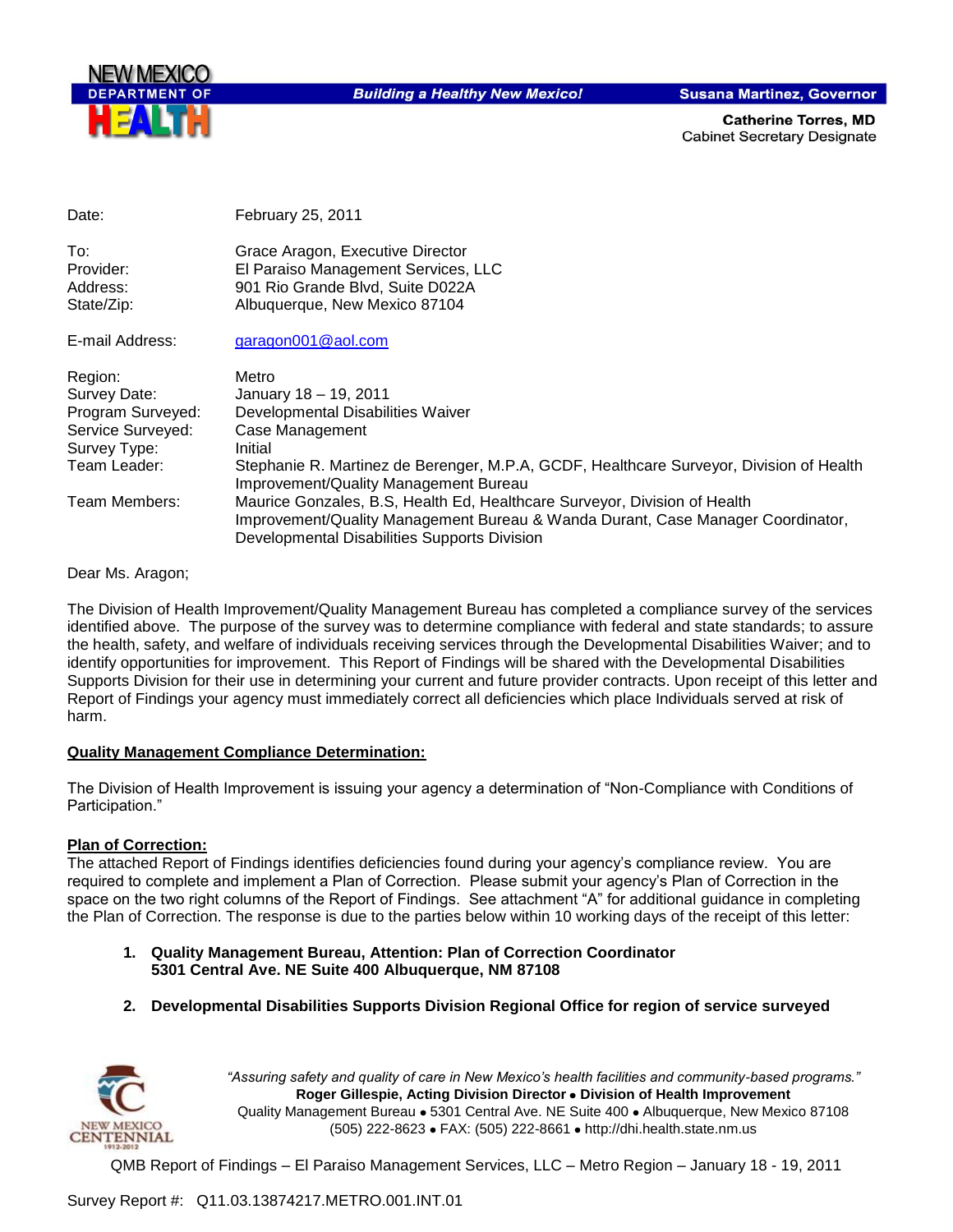Upon notification from QMB that your Plan of Correction has been approved, you must implement all remedies and corrective actions within 45 working days. If your Plan of Correction is denied, you must resubmit a revised plan as soon as possible for approval, as all remedies must still be completed within 45 working days of the receipt of this letter.

Failure to submit, complete or implement your Plan of Correction within the 45 day required time frames may result in the imposition of a \$200 per day Civil Monetary Penalty until it is received, completed and/or implemented.

#### **Request for Informal Reconsideration of Findings (IRF):**

If you disagree with a finding of deficient practice, you have 10 working days upon receipt of this notice to request an IRF. Submit your request for an IRF in writing to:

> QMB Deputy Bureau Chief 5301 Central Ave NE Suite #400 Albuquerque, NM 87108 Attention: IRF request

See Attachment "C" for additional guidance in completing the request for Informal Reconsideration of Findings. The request for an IRF will not delay the implementation of your Plan of Correction which must be completed within 45 working days. Providers may not appeal the nature or interpretation of the standard or regulation, the team composition or sampling methodology. If the IRF approves the modification or removal of a finding, you will be advised of any changes.

Please call the Plan of Correction Coordinator at 505-222-8647 if you have questions about the Report of Findings or Plan of Correction. Thank you for your cooperation and for the work you perform.

Sincerely,

# *Stephanie R. Martinez de Berenger, M.P.A, GCDF*

Stephanie R. Martinez de Berenger, M.P.A. GCDF Team Lead/Healthcare Surveyor Division of Health Improvement Quality Management Bureau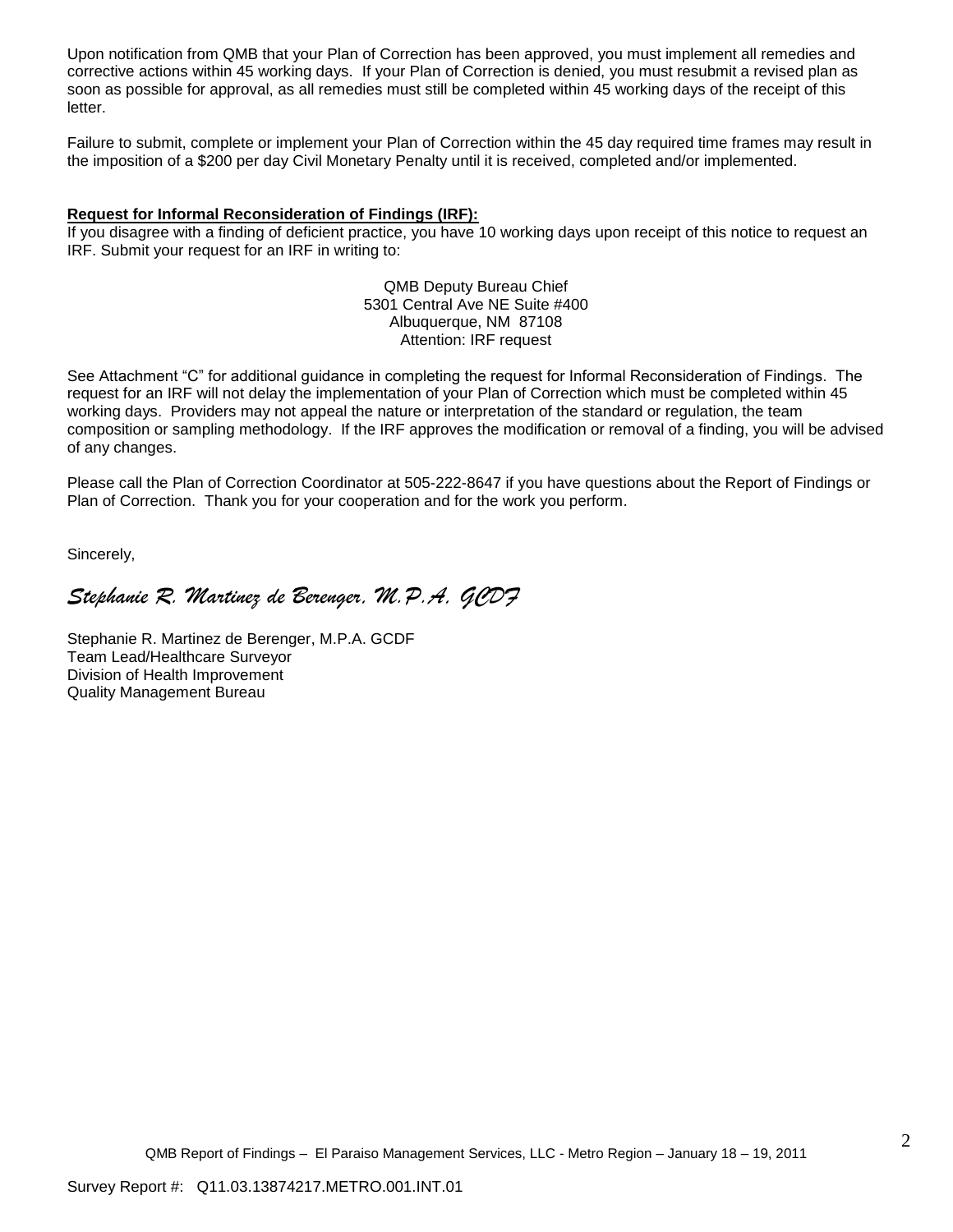| <b>Survey Process Employed:</b>         |                                                                                                       |                                                                                                                                                                                                     |
|-----------------------------------------|-------------------------------------------------------------------------------------------------------|-----------------------------------------------------------------------------------------------------------------------------------------------------------------------------------------------------|
| <b>Entrance Conference Date:</b>        | January 18, 2011                                                                                      |                                                                                                                                                                                                     |
| Present:                                | Deanne Giron, Case Manager                                                                            | <b>El Paraiso Case Management</b><br>Grace Aragon, Executive Director                                                                                                                               |
|                                         | DOH/DHI/QMB<br>Lead/Healthcare Surveyor                                                               | Stephanie R. Martinez de Berenger, MPA, GCDF, Team<br>Maurice Gonzales, BS Health Ed, Healthcare Surveyor                                                                                           |
|                                         |                                                                                                       | <b>DDSD - Metro Regional Office</b><br>Wanda Durant, Case Manager Coordinator                                                                                                                       |
| <b>Exit Conference Date:</b>            | January 19, 2011                                                                                      |                                                                                                                                                                                                     |
| Present:                                | <b>Agency Name</b><br>Deanne Giron, Case Manager                                                      | Grace Aragon, Executive Director                                                                                                                                                                    |
|                                         | DOH/DHI/QMB<br>Lead/Healthcare Surveyor                                                               | Stephanie R. Martinez de Berenger, MPA, GCDF, Team<br>Maurice Gonzales, BS Health Ed, Healthcare Surveyor<br><b>DDSD - Metro Regional Office</b>                                                    |
|                                         |                                                                                                       | Wanda Durant, Case Manager Coordinator                                                                                                                                                              |
| <b>Administrative Locations Visited</b> | Number:                                                                                               | 1                                                                                                                                                                                                   |
| <b>Total Sample Size</b>                | Number:                                                                                               | 2<br>0 - Jackson Class Members<br>2 - Non-Jackson Class Members                                                                                                                                     |
| Case Managers Interviewed               | Number:                                                                                               | 1                                                                                                                                                                                                   |
| Records Reviewed (Persons Served)       | Number:                                                                                               | 2                                                                                                                                                                                                   |
| <b>Administrative Files Reviewed</b>    | <b>Billing Records</b><br><b>Medical Records</b><br><b>Personnel Files</b><br><b>Training Records</b> | Incident Management Records<br><b>Agency Policy and Procedures</b><br><b>Caregiver Criminal History Screening Records</b><br><b>Employee Abuse Registry</b><br>Quality Assurance / Improvement Plan |

CC: Distribution List: DOH - Division of Health Improvement

DOH - Developmental Disabilities Supports Division

DOH - Office of Internal Audit

HSD - Medical Assistance Division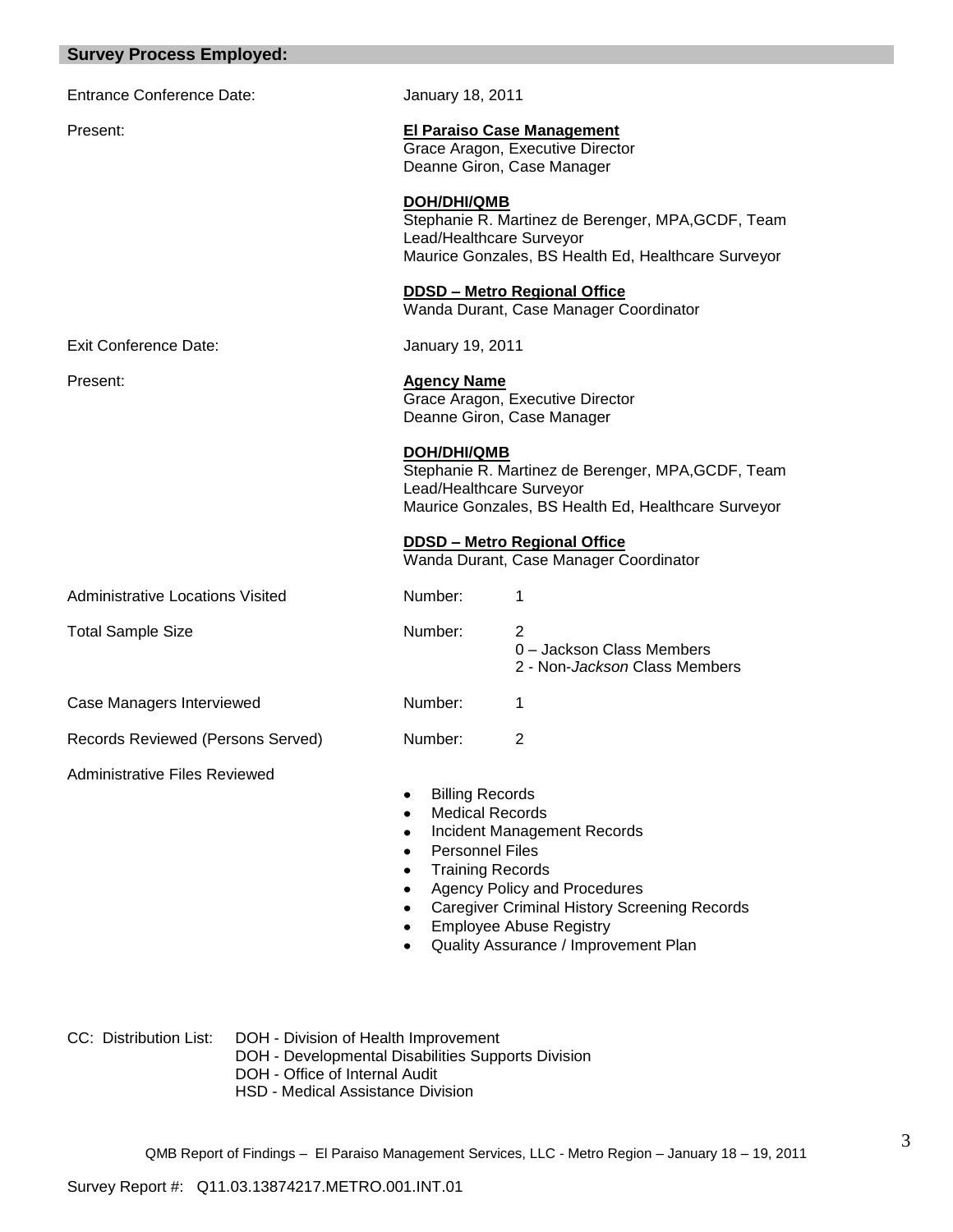#### **Attachment A**

# **Provider Instructions for Completing the QMB Plan of Correction (POC) Process**

#### *Introduction:*

After a QMB Compliance Review, your QMB Report of Findings will be sent to you via US mail.

Each provider must develop and implement a Plan of Correction (POC) that identifies specific quality assurance and quality improvement activities the agency will implement to correct deficiencies and prevent continued non compliance.

Agencies must submit their Plan of Correction within 10 business days from the date you receive the QMB Report of Findings. (Providers who do not submit a POC within 10 days will be referred to the Internal Review Committee [IRC] for sanctions).

If you have questions about the Plan of Correction process, call the QMB Plan of Correction Coordinator at 505-222-8647 or email at George.Perrault@state.nm.us Requests for technical assistance must be requested through your DDSD Regional Office.

If you wish to dispute a finding on the official Report of Findings, you must file an Informal Reconsideration of Findings (IRF) request within ten (10) days of receiving your report. The POC process cannot resolve disputes regarding findings. Please note that you must still submit a POC for findings that are in question (see Attachment "C").

#### *Instructions for Completing Agency POC:*

#### *Required Content*

Your Plan of Correction should provide a step-by-step description of the methods to correct each deficient practice to prevent recurrence and information that ensures the regulation cited is in compliance. The remedies noted in your POC are expected to be added to your Agency"s required, annual Quality Assurance Plan. (see page 3, DDW standards, effective; April 1, 2007, Chapter 1, Section I Continuous Quality Management System)

If a deficiency has already been corrected, the plan should state how it was corrected, the completion date (date the correction was accomplished), and how possible recurrence of the deficiency will be prevented.

The Plan of Correction you submit needs to address *each deficiency* in the two right hand columns with:

- 1. How the corrective action will be accomplished for all cited deficiencies in the report of findings;
- 2. How your Agency will identify all other individuals having the potential to be affected by the same deficient practice;
- 3. What measures will be put into place or what systemic changes will be made to ensure that the deficient practice will not reoccur and corrective action is sustained;
- 4. How your Agency plans to monitor corrective actions utilizing its continuous Quality Assurance/Quality Improvement Plan to assure solutions in the plan of correction are achieved and sustained, including (if appropriate):
	- Details about how and when Consumer and Personnel files are audited by Agency personnel to  $\bullet$ ensure they contain required documents;
	- Your processes for ensuring that all staff are trained in Core Competencies, Incident Reporting, and Individual-Specific service requirements, etc;
	- How accuracy in Billing documentation is assured;
	- How health, safety is assured;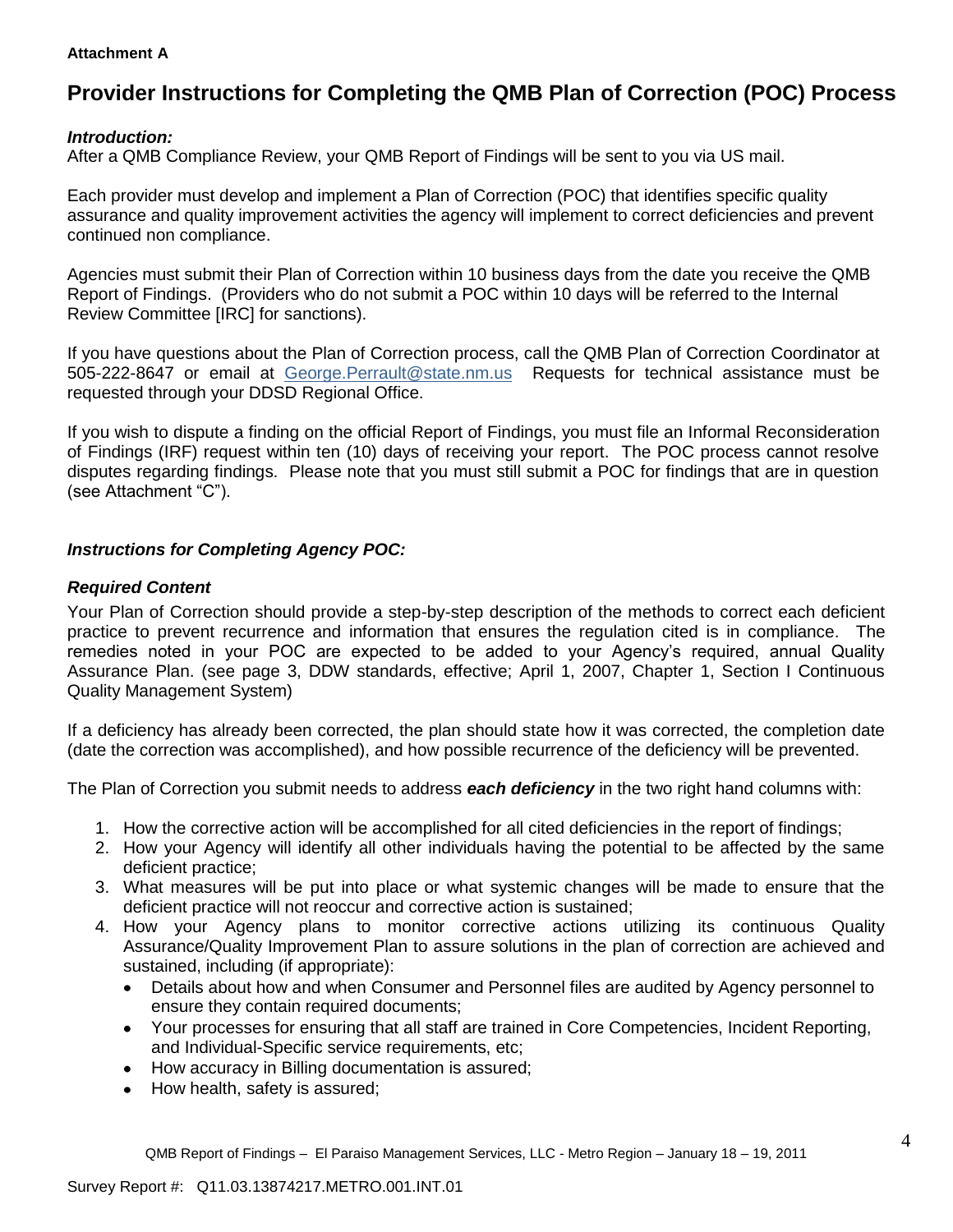- For Case Management Providers, how ISPs are reviewed to verify they meet requirements, how the timeliness of LOC packet submissions and consumer visits are tracked;
- Your process for gathering, analyzing and responding to Quality data, and
- Details about Quality Targets in various areas, current status, Root Cause Analyses about why Targets were not met, and remedies implemented.
- 5. The individual"s title responsible for the Plan of Correction and completion date.

*Note:* **Instruction or in-service of staff alone may not be a sufficient plan of correction.** This is a good first step toward correction, but additional steps should be taken to ensure the deficiency is corrected and will not recur.

#### *Completion Dates*

The plan of correction must include a **completion date** (entered in the far right-hand column). Be sure the date is **realistic** in the amount of time your Agency will need to correct the deficiency; not to exceed 45 days.

Direct care issues should be corrected immediately and monitored appropriately. Some deficiencies may require a staged plan to accomplish total correction. Deficiencies requiring replacement of equipment, etc., may require more time to accomplish correction but should show reasonable time frames.

### *Plan of Correction Submission Requirements*

- 1. Your Plan of Correction must be completed on the official QMB Survey Report of Findings/Plan of Correction Form and received by QMB within ten (10) business days from the date you received the report of findings.
- 2. If you have questions about the POC process, call the POC Coordinator, George Perrault at 505-222- 8647 for assistance.
- 3. For Technical Assistance (TA) in developing or implementing your POC, contact your local DDSD Regional Office.
- 4. Submit your POC to George Perrault, POC Coordinator in any of the following ways:
	- a. Electronically at [George.Perrault@state.nm.us](mailto:George.Perrault@state.nm.us)
	- b. Faxed to 505-222-8661, or
	- c. Mailed to QMB, 5301 Central Avenue SW, Suite 400, Albuquerque, NM 87108
- 5. Do not send supporting documentation to QMB until after your POC has been approved by QMB.
- 6. QMB will notify you when your POC has been "approve" or "denied."
	- a. Whether your POC is "approved," or "denied," you will have a maximum of 45 business days from the date of receipt of your Report of Findings to correct all survey deficiencies.
	- b. If your POC is "Denied" it must be revised and resubmitted as soon as possible, as the 45 working day limit is in effect.
	- c. If your POC is "Denied" a second time your agency may be referred to the Internal Review Committee.
	- d. You will receive written confirmation that your POC has been approved by QMB and a final deadline for completion of your POC.
- 7. Failure to submit your POC within 10 days without prior approval of an extension by QMB will result in a referral to the Internal Review Committee and the possible implementation of monetary penalties and/or sanctions.
- 8. Revisions, Modifications or Extensions to your Plan of Correction (post QMB approval) must be made in writing and submitted to the Plan of Correction Coordinator at QMB, prior to the due date and are approved on a case-by-case basis. No changes may be made to your POC or the timeframes for implementation without written approval of the POC Coordinator.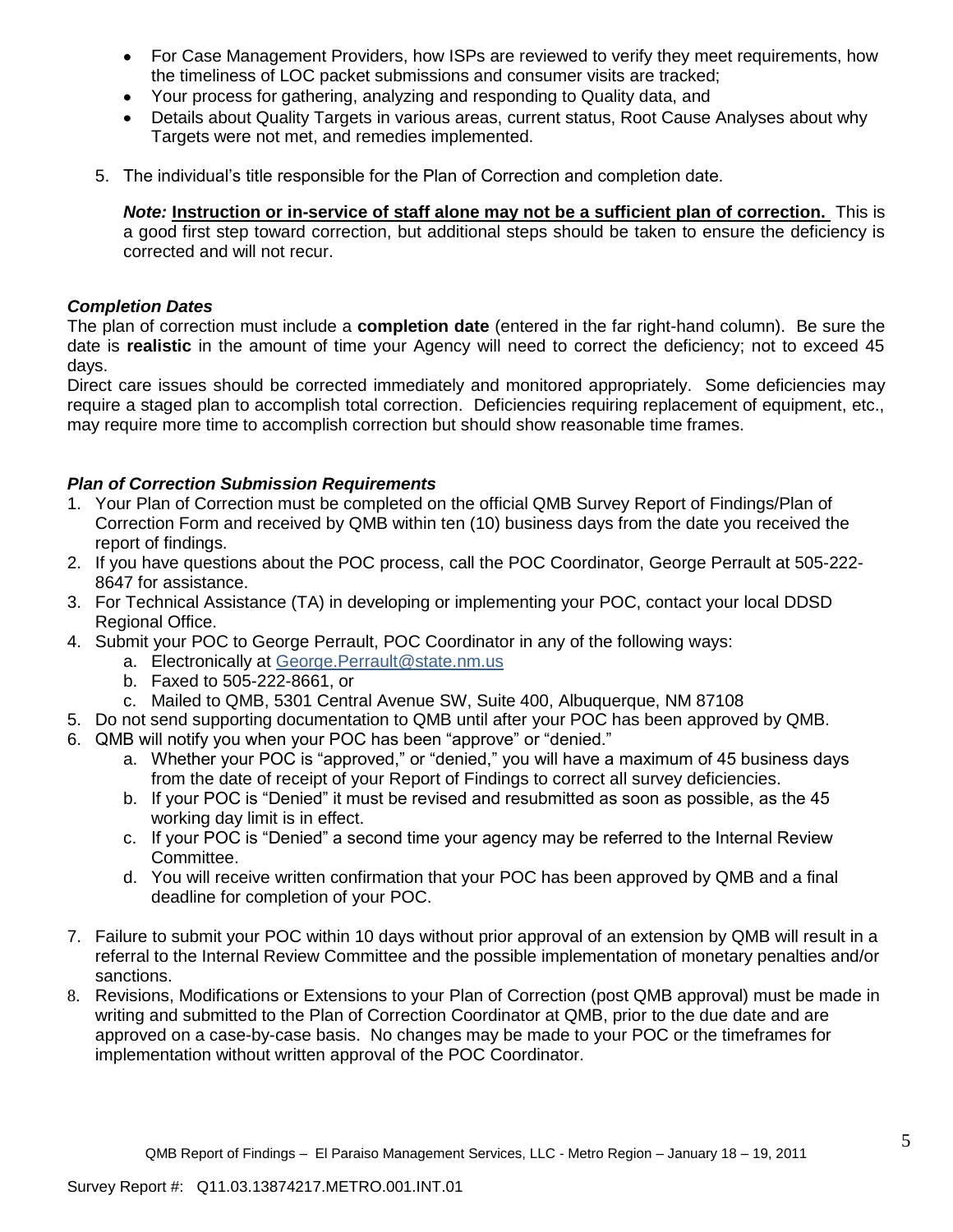### *POC Document Submission Requirements*

Once your POC has been approved by the QMB Plan of Correction Coordinator you must submit copies of documents as evidence that all deficiencies have been corrected, as follows.

- 1. Your internal documents are due within a *maximum* of 45 business days of receipt of your Report of Findings.
- 2. You may submit your documents by postal mail, fax, or electronically on disc or scanned and attached to e-mails.
- 3. All submitted documents *must be annotated*: please be sure the tag numbers and Identification numbers are indicated on each document submitted. Documents which are not annotated with the Tag number and Identification number may not be accepted.
- 4. Do not submit original documents; hard copies or scanned and electronically submitted copies are fine. Originals must be maintained in the agency file(s) per DDSD Standards.
- 5. In lieu of some documents, you may submit copies of file or home audit forms that clearly indicate cited deficiencies have been corrected, other attestations of correction must be approved by the Plan of Correction Coordinator prior to their submission.
- 6. For billing deficiencies, you must submit:
	- a. Evidence of an internal audit of billing documentation for a sample of individuals and timeframes;
	- b. Copies of "void and adjust" forms submitted to correct all over-billed or unjustified units billed identified during your internal audit.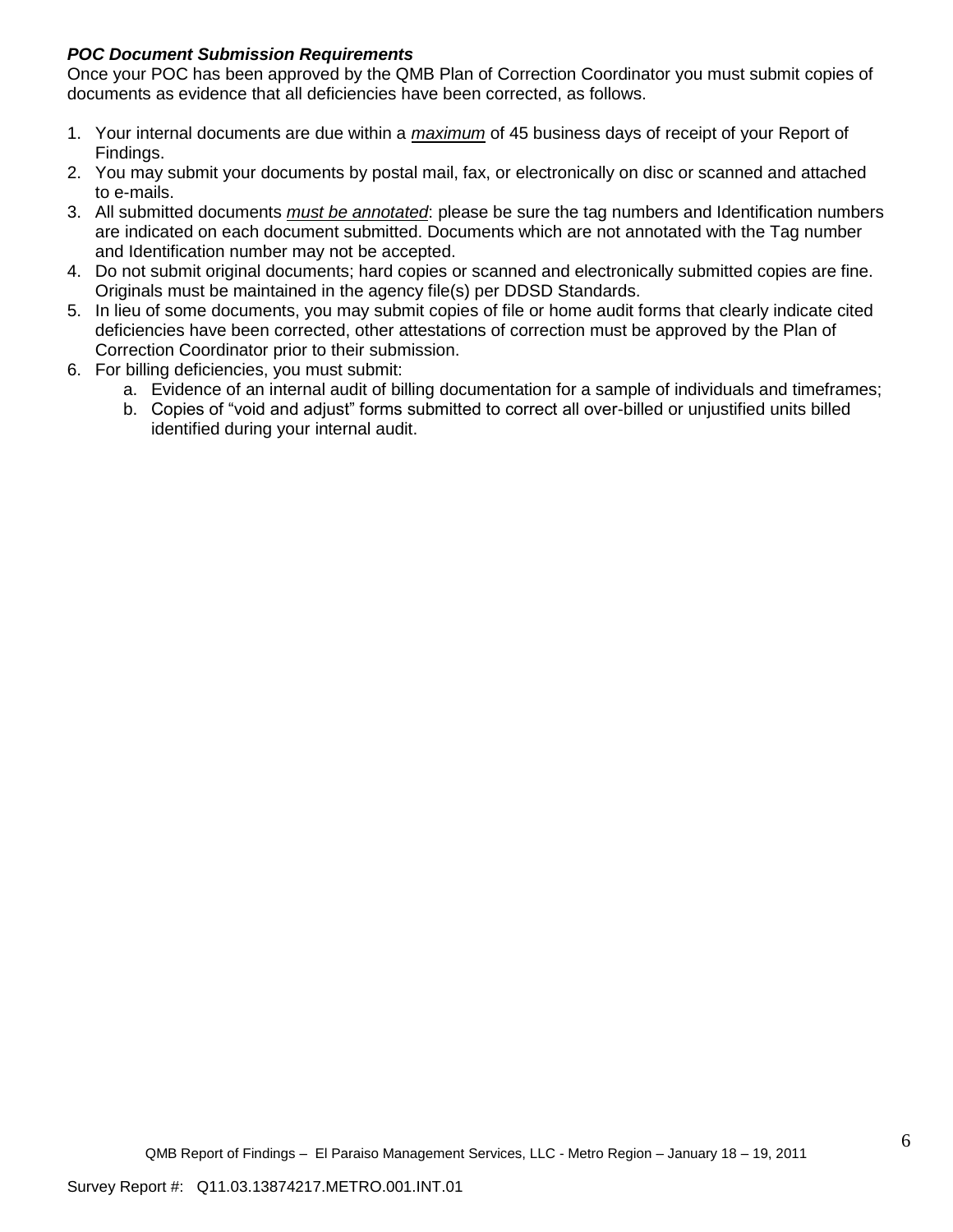Each deficiency in your Report of Findings is scored on a Scope and Severity Scale. The culmination of each deficiency"s Scope and Severity is used to determine degree of compliance to standards and regulations and level of QMB Compliance Determination.

|                 |                      |                                                             |                                  | <b>SCOPE</b>                    |                                             |
|-----------------|----------------------|-------------------------------------------------------------|----------------------------------|---------------------------------|---------------------------------------------|
|                 |                      |                                                             | <b>Isolated</b><br>$01\% - 15\%$ | <b>Pattern</b><br>$16\% - 79\%$ | <b>Widespread</b><br>$80\% - 100\%$         |
|                 | High Impact          | Immediate Jeopardy to<br>individual health and or<br>safety | J.                               | Κ.                              | L.                                          |
|                 |                      | <b>Actual harm</b>                                          | G.                               | н.                              | L                                           |
| <b>SEVERITY</b> | Medium<br>Impact     | No Actual Harm<br>Potential for more than                   | D.                               | Ε.                              | $F.$ (3 or<br>more)                         |
|                 |                      | minimal harm                                                | $D.$ (2 or<br>less)              |                                 | $F.$ (no<br>conditions of<br>participation) |
|                 | <b>Impact</b><br>Low | No Actual Harm<br>Minimal potential for<br>harm.            | А.                               | <b>B.</b>                       | C.                                          |

### **Scope and Severity Definitions:**

#### • Isolated:

A deficiency that is limited to 1% to 15% of the sample, usually impacting few individuals in the sample.

#### • Pattern:

A deficiency that impacts a number or group of individuals from 16% to 79% of the sample is defined as a pattern finding. Pattern findings suggest the need for system wide corrective actions.

Widespread:

A deficiency that impacts most or all (80% to 100%) of the individuals in the sample is defined as widespread or pervasive. Widespread findings suggest the need for system wide corrective actions as well as the need to implement a Continuous Quality Improvement process to improve or build infrastructure. Widespread findings could be referred to the Internal Review Committee for review and possible actions or sanctions.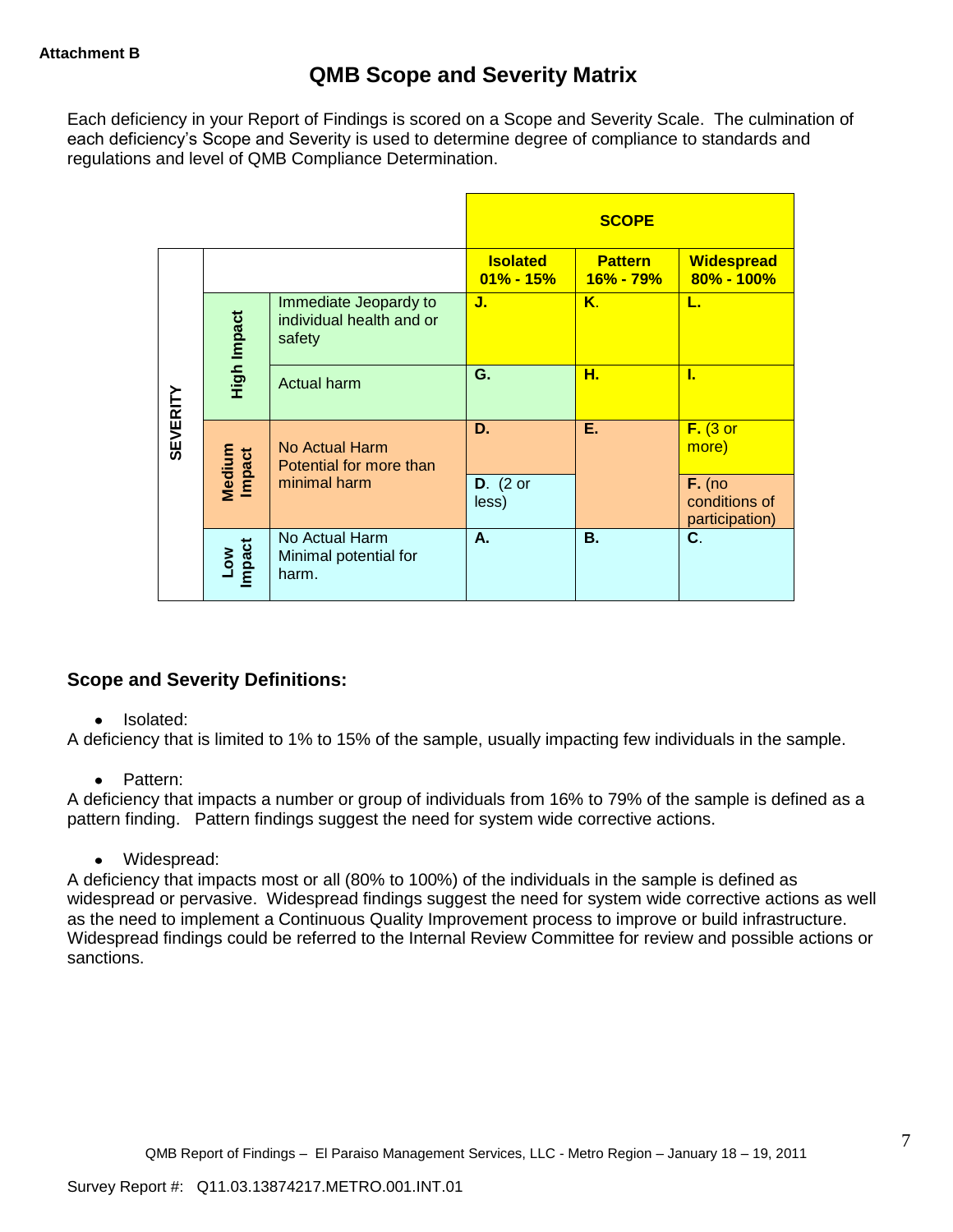# **QMB Determinations of Compliance**

"Substantial Compliance with Conditions of Participation"

The QMB determination of "Substantial Compliance with Conditions of Participation" indicates that a provider is in substantial compliance with all "Conditions of Participation" and other standards and regulations. The agency has obtained a level of compliance such that there is a minimal potential for harm to individuals" health and safety. To qualify for a determination of Substantial Compliance with Conditions of Participation, the provider must be in compliance with all Conditions of Participation.

## "Non-Compliance with Conditions of Participation"

The QMB determination of "Non-Compliance with Conditions of Participation" indicates that a provider is out of compliance with one (1) or more "Conditions of Participation." This non-compliance, if not corrected, is likely to result in a serious negative outcome or the potential for more than minimal harm to individuals' health and safety.

Providers receiving a repeat determination of "Non-Compliance" may be referred by QMB to the Internal Review Committee (IRC) for consideration of remedies and possible actions.

#### "Sub-Standard Compliance with Conditions of Participation":  $\bullet$

The QMB determination of "Sub-Standard Compliance with Conditions of Participation" indicates a provider is significantly out of compliance with Conditions of Participation and/or has:

- Multiple findings of widespread non-compliance with any standard or regulation with a significant potential for more than minimal harm.
- Any finding of actual harm or Immediate Jeopardy.  $\bullet$

Providers receiving a repeat determination of "Substandard Compliance" will be referred by QMB to the Internal Review Committee (IRC) for consideration of remedies and possible actions.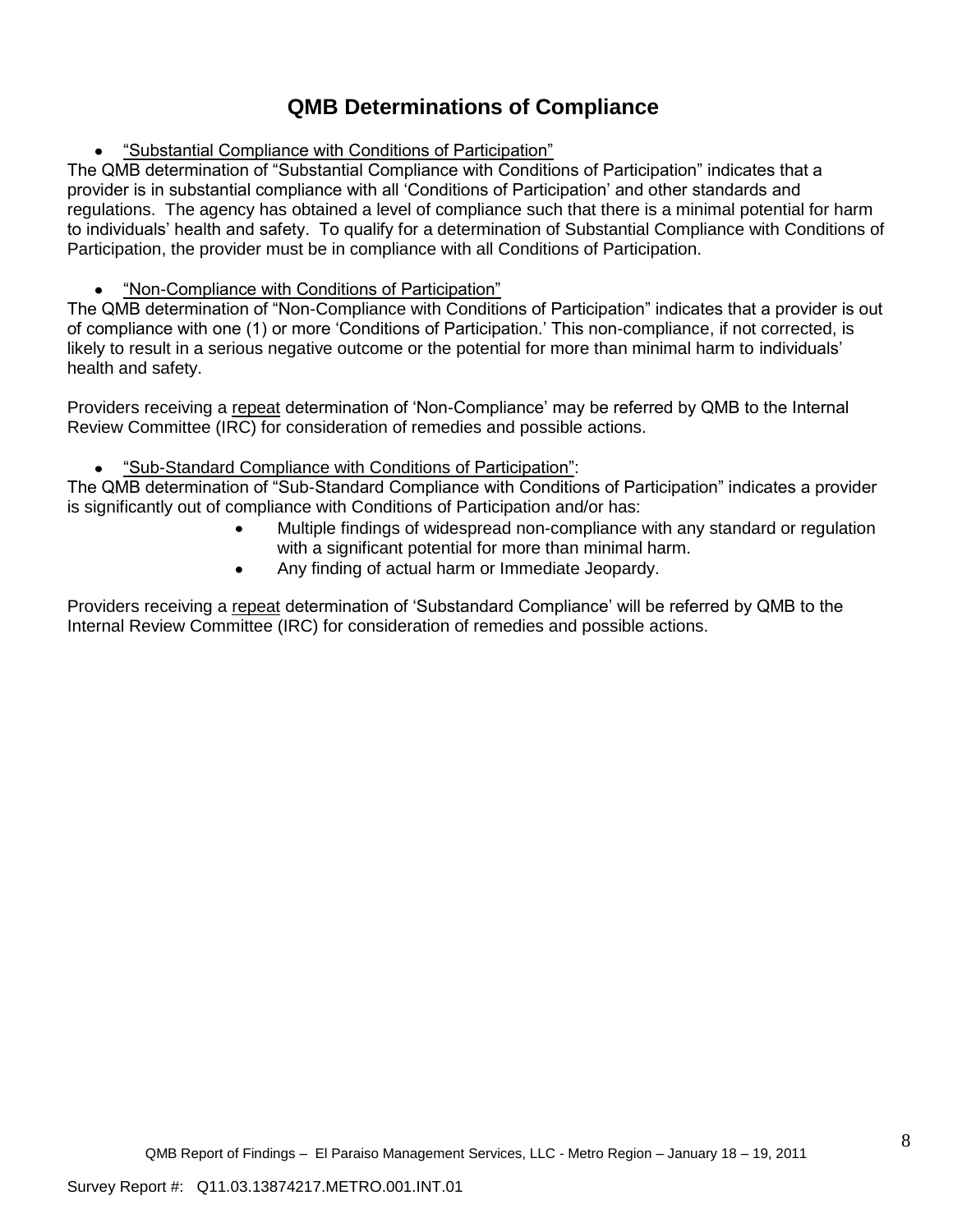# **Guidelines for the Provider Informal Reconsideration of Finding (IRF) Process**

#### **Introduction:**

Throughout the QMB Survey process, surveyors are openly communicating with providers. Open communication means that surveyors have clarified issues and/or requested missing information before completing the review. Regardless, there may still be instances where the provider disagrees with a specific finding. Providers may use the following process to informally dispute a finding.

#### **Instructions:**

- 1. The Informal Reconsideration of the Finding (IRF) request must be in writing to the QMB Deputy Bureau Chief **within 10 working days** of receipt of the final report.
- 2. The written request for an IRF must be completed on the QMB Request for Informal Reconsideration of Finding Form available on the QMB website:<http://dhi.health.state.nm.us/qmb>
- 3. The written request for an IRF must specify in detail the request for reconsideration and why the finding is inaccurate.
- 4. The IRF request must include all supporting documentation or evidence.

#### **The following limitations apply to the IRF process:**

- The request for an IRF and all supporting evidence must be received within 10 days.
- Findings based on evidence requested during the survey and not provided may not be subject to reconsideration.
- The supporting documentation must be new evidence not previously reviewed or requested by the survey team.
- Providers must continue to complete their Plan of Correction during the IRF process  $\bullet$
- Providers may not request an IRF to challenge the sampling methodology.
- Providers may not request an IRF based on disagreement with the nature of the standard or  $\bullet$ regulation.
- Providers may not request an IRF to challenge the team composition.
- Providers may not request an IRF to challenge the QMB compliance determination or the length of  $\bullet$ their DDSD provider contract.

A Provider forfeits the right to an IRF if the request is not made within 10 working days of receiving the report and/or does not include all supporting documentation or evidence to show compliance with the standards and regulations.

QMB has 30 working days to complete the review and notify the provider of the decision. The request will be reviewed by the IRF committee. The Provider will be notified in writing of the ruling; no face to face meeting will be conducted.

When a Provider requests that a finding be reconsidered, it does not stop or delay the Plan of Correction process. **Providers must continue to complete the Plan of Correction, including the finding in dispute regardless of the IRF status.** If a finding is removed or modified, it will be noted and removed or modified from the Report of Findings. It should be noted that in some cases a Plan of Correction may be completed prior to the IRF process being completed. The provider will be notified in writing on the decisions of the IRF committee.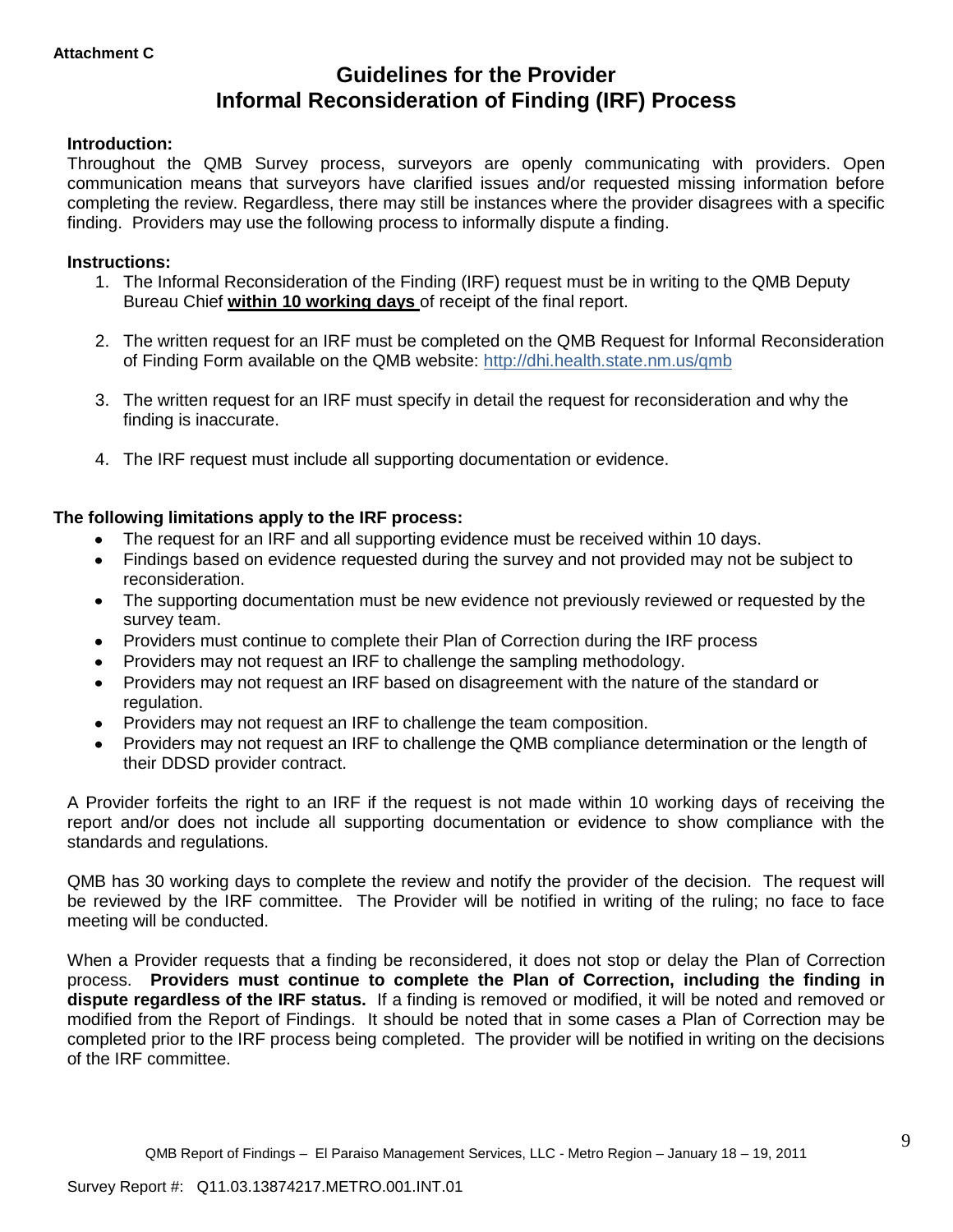| Agency:          | El Paraiso Management Services, LLC - Metro Region |
|------------------|----------------------------------------------------|
| Program:         | Developmental Disabilities Waiver                  |
| Service:         | Case Management                                    |
| Monitoring Type: | <b>Initial Survey</b>                              |
| Date of Survey:  | January 18 - 19, 2011                              |

| <b>Standard of Care</b>                                                                                                                                                                                                                                                                                                                                                                                                                                                                                                                                                                                                                                                                                                                                                                                                                                                                                                                                                                                                                       | <b>Deficiency</b>                                                                                                                                                                                                                                                                                                                                                                                                                                                                                                                                                                                                                                                                                                                                                                                     | <b>Agency Plan of Correction and</b><br><b>Responsible Party</b> | <b>Date</b><br><b>Due</b> |
|-----------------------------------------------------------------------------------------------------------------------------------------------------------------------------------------------------------------------------------------------------------------------------------------------------------------------------------------------------------------------------------------------------------------------------------------------------------------------------------------------------------------------------------------------------------------------------------------------------------------------------------------------------------------------------------------------------------------------------------------------------------------------------------------------------------------------------------------------------------------------------------------------------------------------------------------------------------------------------------------------------------------------------------------------|-------------------------------------------------------------------------------------------------------------------------------------------------------------------------------------------------------------------------------------------------------------------------------------------------------------------------------------------------------------------------------------------------------------------------------------------------------------------------------------------------------------------------------------------------------------------------------------------------------------------------------------------------------------------------------------------------------------------------------------------------------------------------------------------------------|------------------------------------------------------------------|---------------------------|
| Tag #1A05 (CoP) General Requirements                                                                                                                                                                                                                                                                                                                                                                                                                                                                                                                                                                                                                                                                                                                                                                                                                                                                                                                                                                                                          | <b>Scope and Severity Rating: F</b>                                                                                                                                                                                                                                                                                                                                                                                                                                                                                                                                                                                                                                                                                                                                                                   |                                                                  |                           |
| Developmental Disabilities (DD) Waiver Service<br>Standards effective 4/1/2007<br><b>CHAPTER 1 II. PROVIDER AGENCY</b><br><b>REQUIREMENTS:</b> The objective of these standards<br>is to establish Provider Agency policy, procedure<br>and reporting requirements for DD Medicaid Waiver<br>program. These requirements apply to all such<br>Provider Agency staff, whether directly employed or<br>subcontracting with the Provider Agency. Additional<br>Provider Agency requirements and personnel<br>qualifications may be applicable for specific service<br>standards.<br><b>General Requirements:</b><br>А.<br>(2)<br>The Provider Agency is required to develop<br>and implement written policies and procedures that<br>maintain and protect the physical and mental health<br>of individuals and which comply with all DDSD<br>policies and procedures and all relevant New<br>Mexico State statutes, rules and standards. These<br>policies and procedures shall be reviewed at least<br>every three years and updated as needed. | Based on record review and interview, the Agency<br>failed to develop and implement written policies and<br>procedures that comply with all DDSD policies and<br>procedures.<br>Review of the Agency's policies and procedures,<br>found no evidence of the following:<br>• "Policy & Procedure for Agency's complaint<br>procedure<br>• "Policy & Procedure for training, supervision and<br>corrective action.<br>When #41 was asked if the Agency had policies and<br>procedures regarding Agency's Compliant Process<br>and the Agency's Training, supervision and<br>corrective action, the following was reported:<br>• #41 stated, "We do not have the complaint<br>procedure and the training, supervision and<br>corrective action policies in our policy &<br>procedure book at this time." |                                                                  |                           |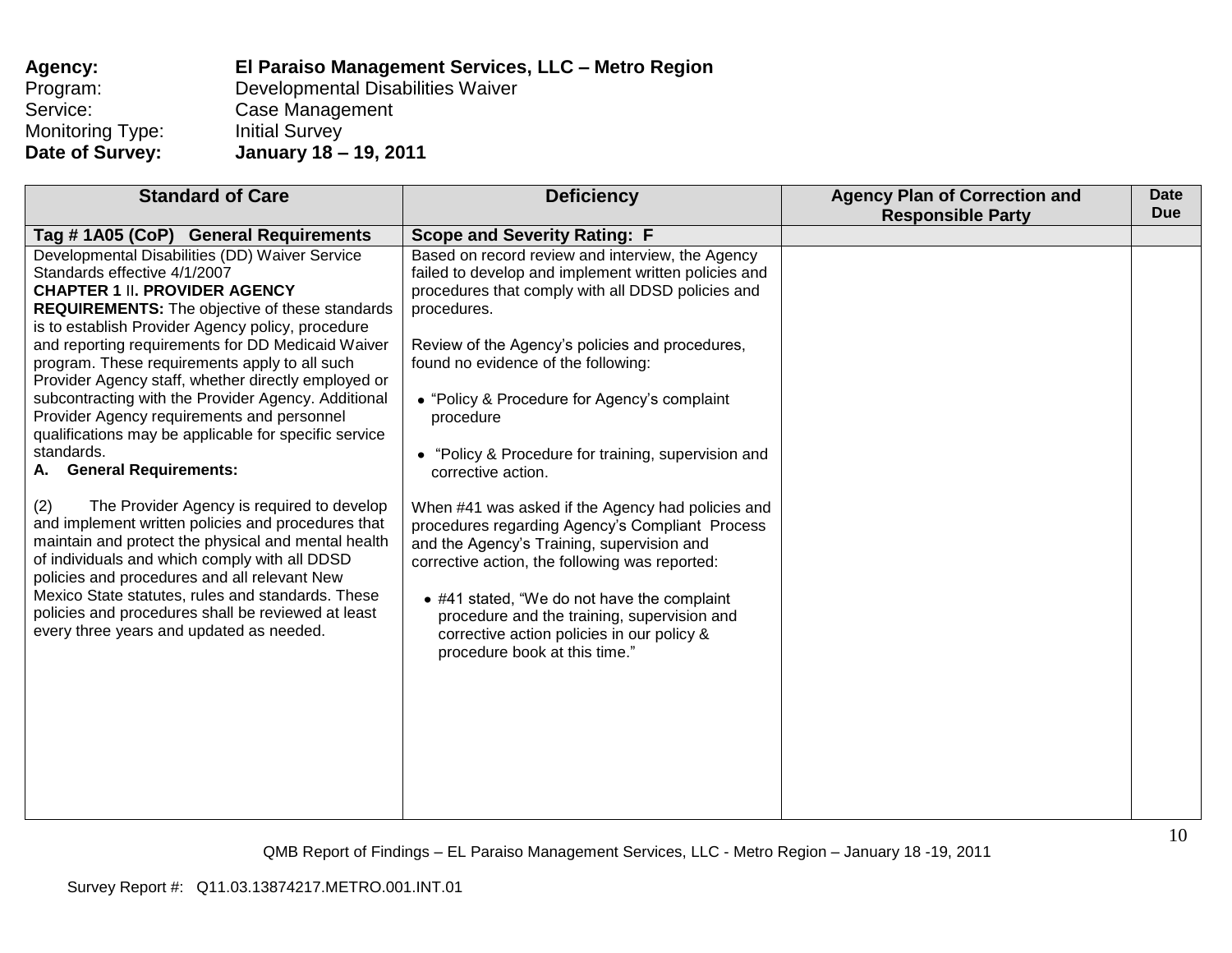| Tag #1A08 Agency Case File                              | <b>Scope and Severity Rating: B</b>                  |  |
|---------------------------------------------------------|------------------------------------------------------|--|
| Developmental Disabilities (DD) Waiver Service          | Based on record review, the Agency failed to         |  |
| Standards effective 4/1/2007                            | maintain at the administrative office a confidential |  |
| <b>CHAPTER 1 II. PROVIDER AGENCY</b>                    | case file for 1 of 2 individuals.                    |  |
| <b>REQUIREMENTS:</b> The objective of these standards   |                                                      |  |
| is to establish Provider Agency policy, procedure       | Review of the Agency individual case files found the |  |
| and reporting requirements for DD Medicaid Waiver       | following items were not found, incomplete, and/or   |  |
| program. These requirements apply to all such           | not current:                                         |  |
| Provider Agency staff, whether directly employed or     |                                                      |  |
| subcontracting with the Provider Agency. Additional     | • ISP Assessment Checklist (#2)                      |  |
| Provider Agency requirements and personnel              |                                                      |  |
| qualifications may be applicable for specific service   | • Health Assessment Tool (#2)                        |  |
| standards.                                              |                                                      |  |
| D. Provider Agency Case File for the Individual:        | • Health Care Plans                                  |  |
| All Provider Agencies shall maintain at the             | • Cardiac Condition:                                 |  |
| administrative office a confidential case file for each | ° Individual #2 - As indicated by the IST section    |  |
| individual. Case records belong to the individual       | of ISP the individual is required to have a plan.    |  |
| receiving services and copies shall be provided to      |                                                      |  |
| the receiving agency whenever an individual             | • Diabetes:                                          |  |
| changes providers. The record must also be made         | ° Individual #2 - As indicated by the IST section    |  |
| available for review when requested by DOH, HSD         | of ISP the individual is required to have a plan.    |  |
| or federal government representatives for oversight     |                                                      |  |
| purposes. The individual's case file shall include      | <b>Other Individual Specific Evaluations &amp;</b>   |  |
| the following requirements:                             | <b>Examinations:</b>                                 |  |
| (1) Emergency contact information, including the        |                                                      |  |
| individual's address, telephone number, names           | • Dental Exam                                        |  |
| and telephone numbers of relatives, or guardian         |                                                      |  |
| or conservator, physician's name(s) and                 | Individual #2 - As indicated by the DDSD file        |  |
| telephone number(s), pharmacy name, address             | matrix Dental Exams are to be conducted              |  |
| and telephone number, and health plan if                | annually. No evidence of exam was found              |  |
| appropriate;                                            |                                                      |  |
| (2) The individual's complete and current ISP, with     |                                                      |  |
| all supplemental plans specific to the individual,      |                                                      |  |
| and the most current completed Health                   |                                                      |  |
| Assessment Tool (HAT);                                  |                                                      |  |
| (3) Progress notes and other service delivery           |                                                      |  |
| documentation;                                          |                                                      |  |
| (4) Crisis Prevention/Intervention Plans, if there are  |                                                      |  |
| any for the individual;                                 |                                                      |  |
| (5) A medical history, which shall include at least     |                                                      |  |
| demographic data, current and past medical              |                                                      |  |
| diagnoses including the cause (if known) of the         |                                                      |  |
|                                                         |                                                      |  |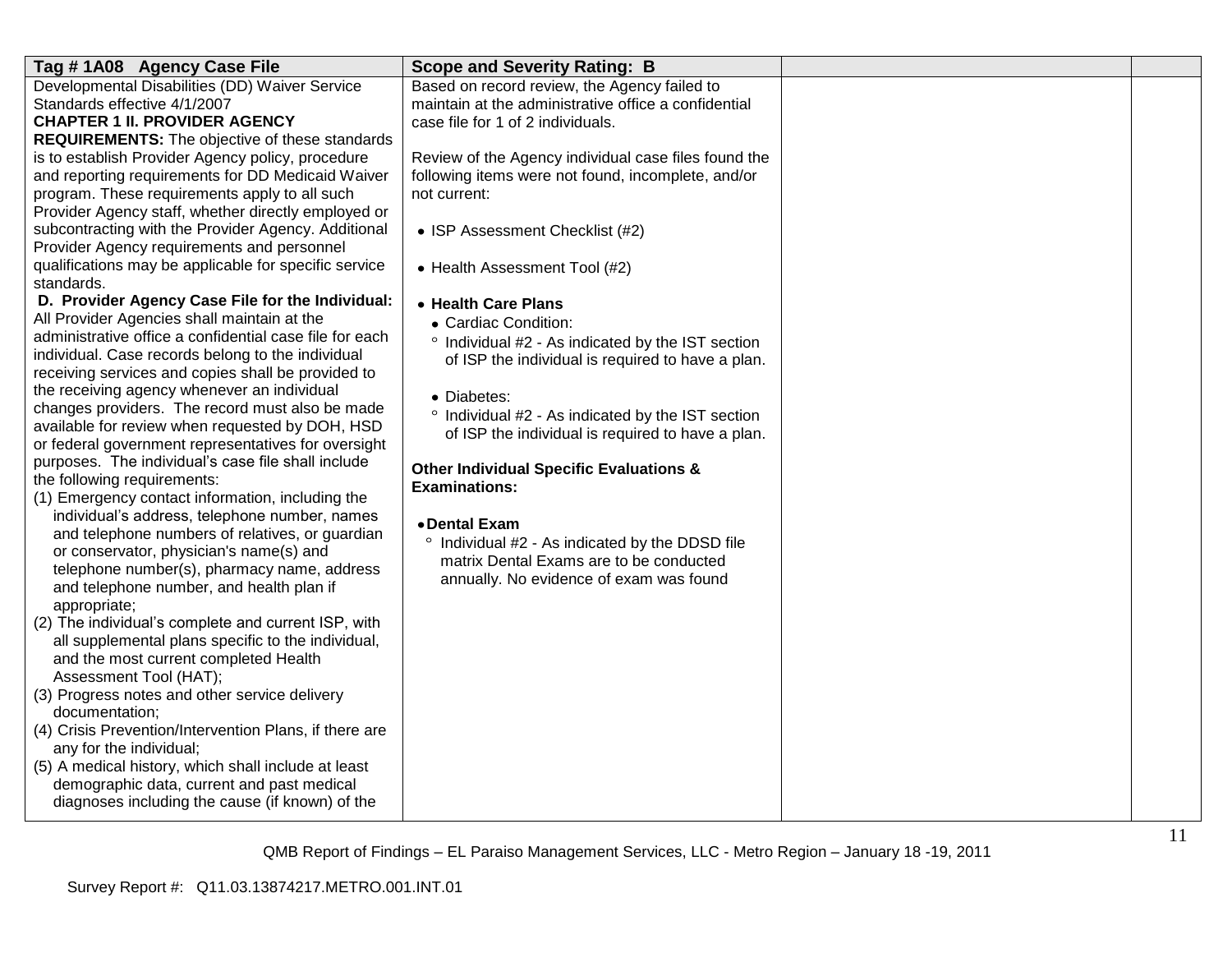| developmental disability, psychiatric diagnoses,    |  |  |
|-----------------------------------------------------|--|--|
| allergies (food, environmental, medications),       |  |  |
| immunizations, and most recent physical exam;       |  |  |
| (6) When applicable, transition plans completed for |  |  |
| individuals at the time of discharge from Fort      |  |  |
| Stanton Hospital or Los Lunas Hospital and          |  |  |
| Training School; and                                |  |  |
|                                                     |  |  |
| (7) Case records belong to the individual receiving |  |  |
| services and copies shall be provided to the        |  |  |
| individual upon request.                            |  |  |
| (8) The receiving Provider Agency shall be provided |  |  |
| at a minimum the following records whenever an      |  |  |
| individual changes provider agencies:               |  |  |
| (a) Complete file for the past 12 months;           |  |  |
| (b) ISP and quarterly reports from the current      |  |  |
| and prior ISP year;                                 |  |  |
| (c) Intake information from original admission to   |  |  |
| services; and                                       |  |  |
| (d) When applicable, the Individual Transition      |  |  |
| Plan at the time of discharge from Los Lunas        |  |  |
| Hospital and Training School or Ft. Stanton         |  |  |
| Hospital.                                           |  |  |
|                                                     |  |  |
|                                                     |  |  |
|                                                     |  |  |
|                                                     |  |  |
|                                                     |  |  |
|                                                     |  |  |
|                                                     |  |  |
|                                                     |  |  |
|                                                     |  |  |
|                                                     |  |  |
|                                                     |  |  |
|                                                     |  |  |
|                                                     |  |  |
|                                                     |  |  |
|                                                     |  |  |
|                                                     |  |  |
|                                                     |  |  |
|                                                     |  |  |
|                                                     |  |  |
|                                                     |  |  |
|                                                     |  |  |
|                                                     |  |  |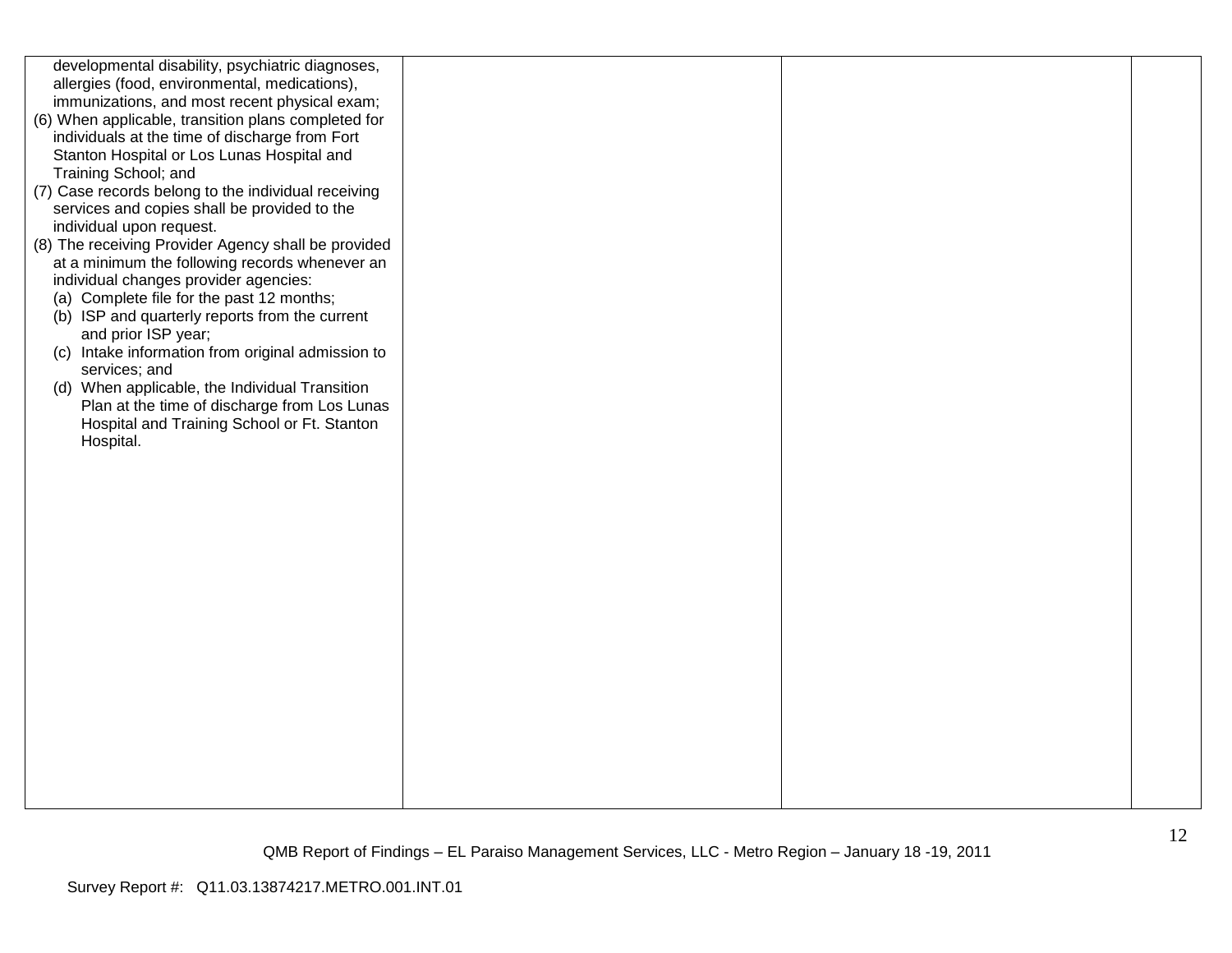| Tag # 1A37 Individual Specific Training -                                                                                                                                                                                                      | <b>Scope and Severity Rating: A</b>                                                                                                            |  |
|------------------------------------------------------------------------------------------------------------------------------------------------------------------------------------------------------------------------------------------------|------------------------------------------------------------------------------------------------------------------------------------------------|--|
| <b>Case Manager Awareness Level</b>                                                                                                                                                                                                            |                                                                                                                                                |  |
| <b>Department of Health (DOH)</b><br><b>Developmental Disabilities Supports Division</b><br>(DDSD) Policy - Policy Title: Training<br>Requirements for Case Management Agency Staff                                                            | Based on record review, the Agency failed to ensure<br>that Individual Specific Training requirements were<br>met for 1 of 1 agency Personnel. |  |
| Policy - Eff. March 1, 2007                                                                                                                                                                                                                    | Review of personnel records found no evidence of<br>the following:                                                                             |  |
| <b>II. POLICY STATEMENTS:</b>                                                                                                                                                                                                                  |                                                                                                                                                |  |
| A. Individuals shall receive services from competent<br>and qualified case managers.                                                                                                                                                           | • Individual Specific Training (Awareness Level)<br>(#40)                                                                                      |  |
| B. Case management staff shall complete<br>individual-specific (formerly known as "Addendum<br>B") training requirements in accordance with the<br>specifications described in the individual service<br>plan (ISP) of each individual served. |                                                                                                                                                |  |
| C. Case management staff shall complete training<br>on DOH-approved incident reporting procedures in<br>accordance with 7 NMAC 1.13.                                                                                                           |                                                                                                                                                |  |
| D. In addition to the applicable requirements<br>described in policy statements $B - C$ (above), case<br>managers and case management supervisors shall<br>complete DDSD-approved core curriculum training                                     |                                                                                                                                                |  |
| E. Substitutes shall comply with the training<br>requirements of the staff for whom they are<br>substituting.                                                                                                                                  |                                                                                                                                                |  |
| $\circ$ F.<br>To complete a core curriculum-training<br>course, trainees shall achieve 100% competency<br>rating during the competency verification process.                                                                                   |                                                                                                                                                |  |
|                                                                                                                                                                                                                                                |                                                                                                                                                |  |
|                                                                                                                                                                                                                                                |                                                                                                                                                |  |
|                                                                                                                                                                                                                                                |                                                                                                                                                |  |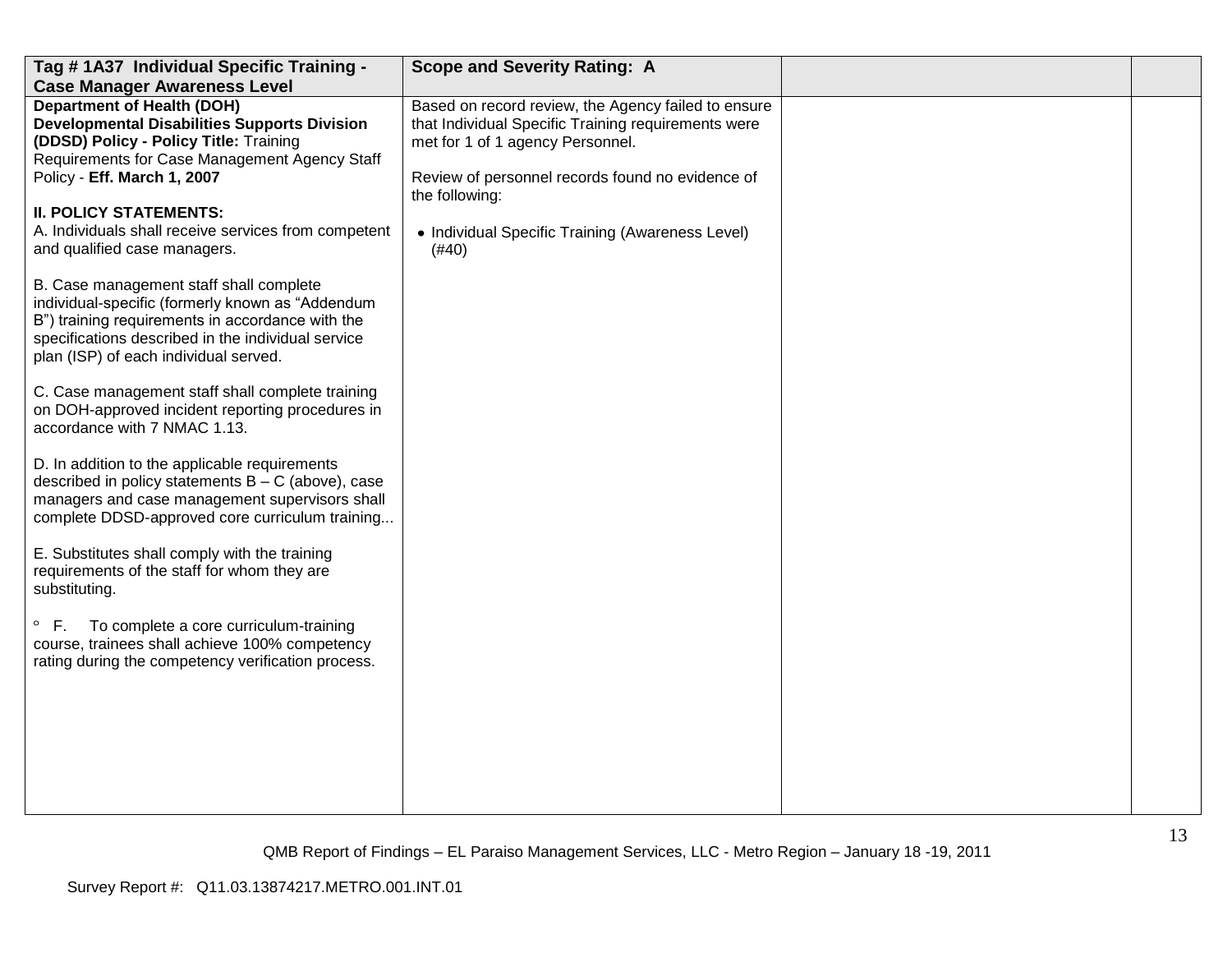| Tag #4C07 - Individual Service Planning                                                                                                                                                                                                                                                                                                                                                                                                                                                                                                                                                                                                                                                                                                                                                                                                                                                                         | <b>Scope and Severity Rating: D</b>                                                                                                                                                                                                                                                                                                                                                                                                                                                                                                             |  |
|-----------------------------------------------------------------------------------------------------------------------------------------------------------------------------------------------------------------------------------------------------------------------------------------------------------------------------------------------------------------------------------------------------------------------------------------------------------------------------------------------------------------------------------------------------------------------------------------------------------------------------------------------------------------------------------------------------------------------------------------------------------------------------------------------------------------------------------------------------------------------------------------------------------------|-------------------------------------------------------------------------------------------------------------------------------------------------------------------------------------------------------------------------------------------------------------------------------------------------------------------------------------------------------------------------------------------------------------------------------------------------------------------------------------------------------------------------------------------------|--|
| Developmental Disabilities (DD) Waiver Service<br>Standards effective 4/1/2007<br><b>CHAPTER 4 III. CASE MANAGEMENT SERVICE</b><br><b>REQUIREMENTS</b>                                                                                                                                                                                                                                                                                                                                                                                                                                                                                                                                                                                                                                                                                                                                                          | Based on record review the Agency failed to ensure<br>Case Managers developed realistic and measurable<br>desired outcomes for the individual as identified in<br>the ISP which includes the individual's long-term<br>vision, summary of strengths, preferences and                                                                                                                                                                                                                                                                            |  |
| E. Individualized Service Planning and Approval:                                                                                                                                                                                                                                                                                                                                                                                                                                                                                                                                                                                                                                                                                                                                                                                                                                                                | needs, desired outcomes and an action plan for 1 of<br>2 Individuals.                                                                                                                                                                                                                                                                                                                                                                                                                                                                           |  |
| (1) Individualized service planning is developed<br>through a person-centered planning process in<br>accordance with the rule governing ISP<br>development (7.26.5 NMAC). A person-centered<br>planning process shall be used to develop an ISP<br>that includes:<br>(a) Realistic and measurable desired outcomes<br>for the individual as identified in the ISP<br>which includes the individual's long-term<br>vision, summary of strengths, preferences<br>and needs, desired outcomes and an action<br>plan and is:<br>An ongoing process, based on the<br>(i)<br>individual's long-term vision, and not a<br>one-time-a-year event; and<br>(ii) Completed and implemented in response<br>to what the IDT members learn from and<br>about the person and involves those who<br>can support the individual in achieving<br>his or her desired outcomes (including<br>family, guardians, friends, providers, | The following was found with regards to ISP<br>Outcomes:<br>$\bullet$ Individual #2:<br>$\circ$<br>"I will join a volunteer organization and give<br>back to my community through volunteer<br>work." Outcome does not indicate how or<br>when it would be completed.<br>"I will improve my bowling scores." Outcome<br>$\circ$<br>does not indicate how or when it would be<br>completed.<br>"Individual with staff support will train staff on<br>$\circ$<br>her healthcare." Outcome does not indicate<br>how or when it would be completed. |  |
| $etc.$ ).<br>The Case Manager will ensure the ongoing<br>(2)<br>assessment of the individual's strengths, needs<br>and preferences and use this information to<br>inform the IDT members and guide the<br>development of the plan.                                                                                                                                                                                                                                                                                                                                                                                                                                                                                                                                                                                                                                                                              |                                                                                                                                                                                                                                                                                                                                                                                                                                                                                                                                                 |  |
| DEVELOPMENT OF THE INDIVIDUAL<br>7.26.5.14<br><b>SERVICE PLAN (ISP) - CONTENT OF</b>                                                                                                                                                                                                                                                                                                                                                                                                                                                                                                                                                                                                                                                                                                                                                                                                                            |                                                                                                                                                                                                                                                                                                                                                                                                                                                                                                                                                 |  |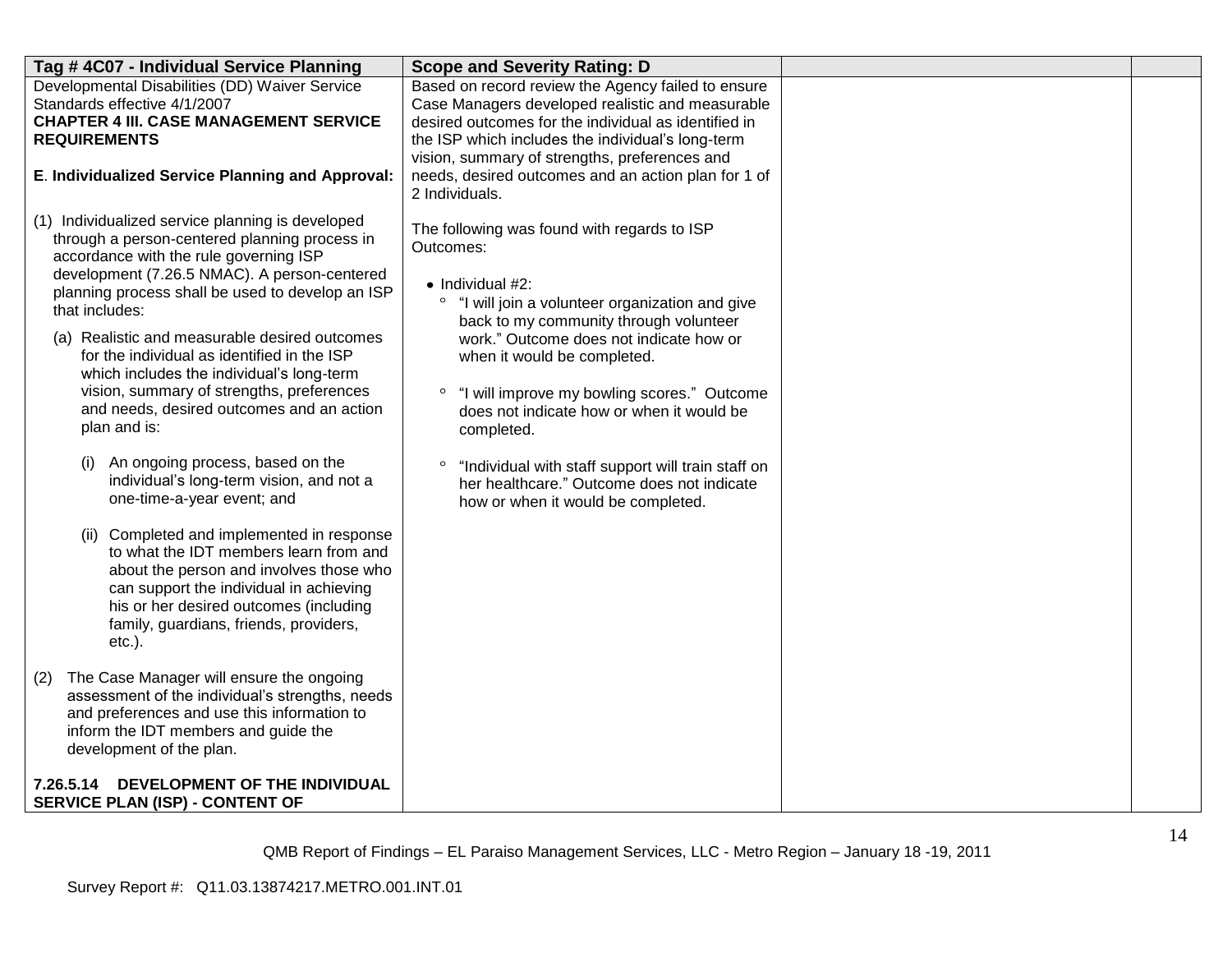| <b>INDIVIDUAL SERVICE PLANS: Each ISP shall</b>        |  |  |
|--------------------------------------------------------|--|--|
| contain                                                |  |  |
| C.<br>Outcomes:                                        |  |  |
| (1)<br>The IDT has the explicit responsibility of      |  |  |
| identifying reasonable services and supports           |  |  |
| needed to assist the individual in achieving the       |  |  |
|                                                        |  |  |
| desired outcome and long term vision. The IDT          |  |  |
| determines the intensity, frequency, duration,         |  |  |
| location and method of delivery of needed services     |  |  |
| and supports. All IDT members may generate             |  |  |
| suggestions and assist the individual in               |  |  |
| communicating and developing outcomes. Outcome         |  |  |
| statements shall also be written in the individual's   |  |  |
| own words, whenever possible. Outcomes shall be        |  |  |
|                                                        |  |  |
| prioritized in the ISP.                                |  |  |
| Outcomes planning shall be implemented in<br>(2)       |  |  |
| one or more of the four "life areas" (work or leisure  |  |  |
| activities, health or development of relationships)    |  |  |
| and address as appropriate home environment,           |  |  |
| vocational, educational, communication, self-care,     |  |  |
| leisure/social, community resource use, safety,        |  |  |
| psychological/behavioral and medical/health            |  |  |
| outcomes. The IDT shall assure that the outcomes       |  |  |
|                                                        |  |  |
| in the ISP relate to the individual's long term vision |  |  |
| statement. Outcomes are required for any life area     |  |  |
| for which the individual receives services funded by   |  |  |
| the developmental disabilities Medicaid waiver.        |  |  |
|                                                        |  |  |
|                                                        |  |  |
|                                                        |  |  |
|                                                        |  |  |
|                                                        |  |  |
|                                                        |  |  |
|                                                        |  |  |
|                                                        |  |  |
|                                                        |  |  |
|                                                        |  |  |
|                                                        |  |  |
|                                                        |  |  |
|                                                        |  |  |
|                                                        |  |  |
|                                                        |  |  |
|                                                        |  |  |
|                                                        |  |  |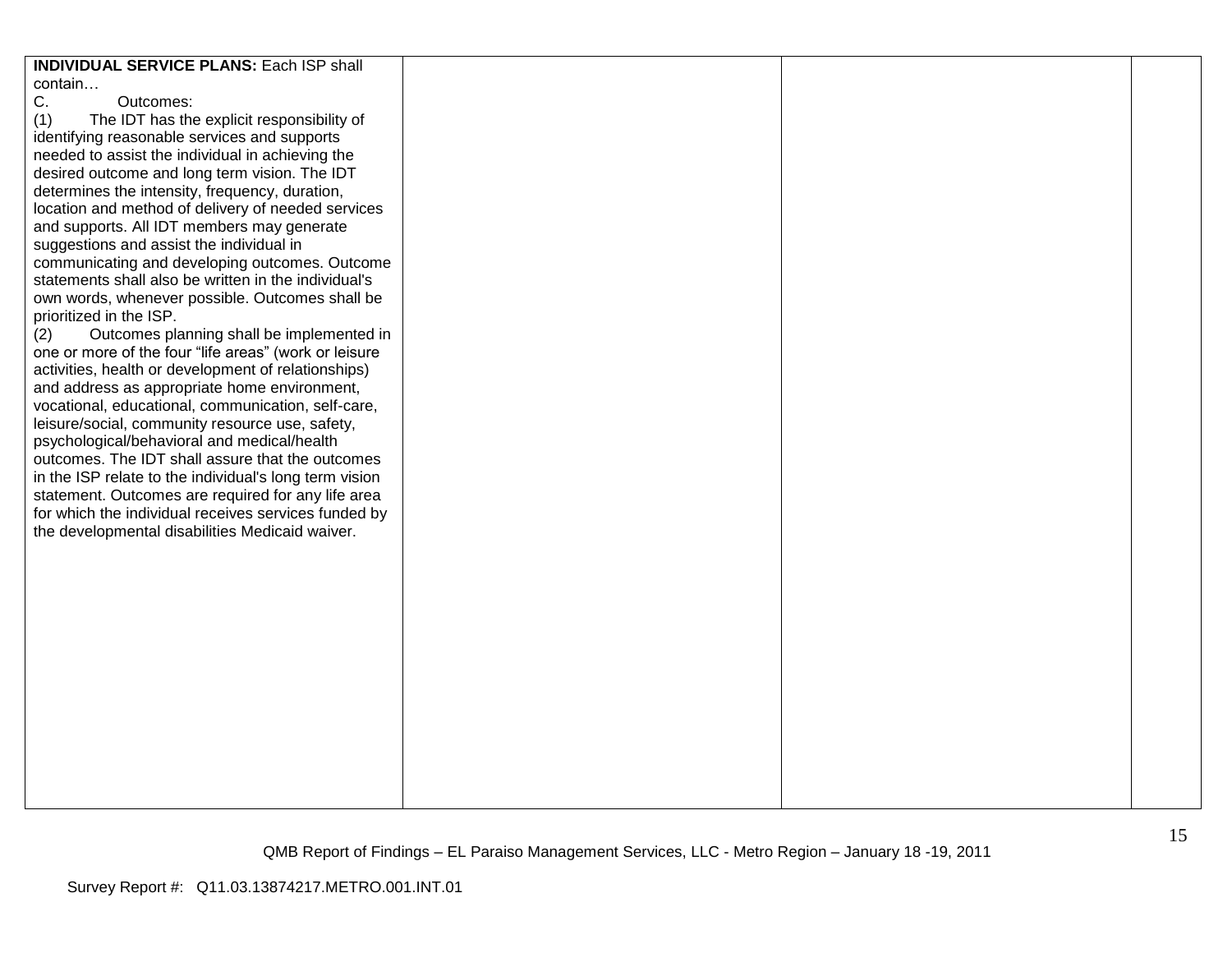| Tag #4C17 (CoP) - Case Manager                                                                                                                                                                                                                                                                                                                                                                          | <b>Scope and Severity Rating: F</b>                                                                                           |  |
|---------------------------------------------------------------------------------------------------------------------------------------------------------------------------------------------------------------------------------------------------------------------------------------------------------------------------------------------------------------------------------------------------------|-------------------------------------------------------------------------------------------------------------------------------|--|
| <b>Qualifications - Required Training</b>                                                                                                                                                                                                                                                                                                                                                               |                                                                                                                               |  |
| Developmental Disabilities (DD) Waiver Service<br>Standards effective 4/1/2007<br><b>CHAPTER 4 IV. CASE MANAGEMENT</b><br>PROVIDER AGENCY REQUIREMENTS                                                                                                                                                                                                                                                  | Based on record review, the Agency failed to ensure<br>that Training requirements were met for 1 of 1 Case<br>Managers.       |  |
| E. Case Manager Qualifications: Case Managers,<br>whether subcontracting or employed by a Provider<br>Agency, shall meet these requirements:                                                                                                                                                                                                                                                            | Review of Case Manager training records found no<br>evidence of the following required DOH/DDSD<br>trainings being completed: |  |
| (1) Case Managers shall possess these<br>qualifications:                                                                                                                                                                                                                                                                                                                                                | Person-Centered Planning in New Mexico (2-<br>Days) (#40)                                                                     |  |
| (2) Within specified timelines, Case Managers<br>shall meet the requirements for training specified in<br>the DDSD policy governing the training<br>requirements for Case Managers serving individuals<br>with developmental disabilities. All Case<br>Management Provider Agencies are required to<br>report required personnel training status to the<br>DDSD Statewide Training Database as follows: |                                                                                                                               |  |
| (a) Initial comprehensive personnel status report<br>(name, date of hire, identification number<br>category) on all required personnel to be<br>submitted to DDSD Statewide Training<br>Database within the first ninety (90) calendar<br>days of providing services; and                                                                                                                               |                                                                                                                               |  |
| (b) Quarterly personnel update reports sent to<br>DDSD Statewide Training Database to reflect<br>new hires, terminations, or agency position<br>changes, and name changes.                                                                                                                                                                                                                              |                                                                                                                               |  |
| <b>Department of Health (DOH)</b><br><b>Developmental Disabilities Supports Division</b><br>(DDSD) Policy - Policy Title: Training<br>Requirements for Case Management Agency Staff<br>Policy - Eff. March 1, 2007                                                                                                                                                                                      |                                                                                                                               |  |
| <b>II. POLICY STATEMENTS:</b><br>A. Individuals shall receive services from competent                                                                                                                                                                                                                                                                                                                   |                                                                                                                               |  |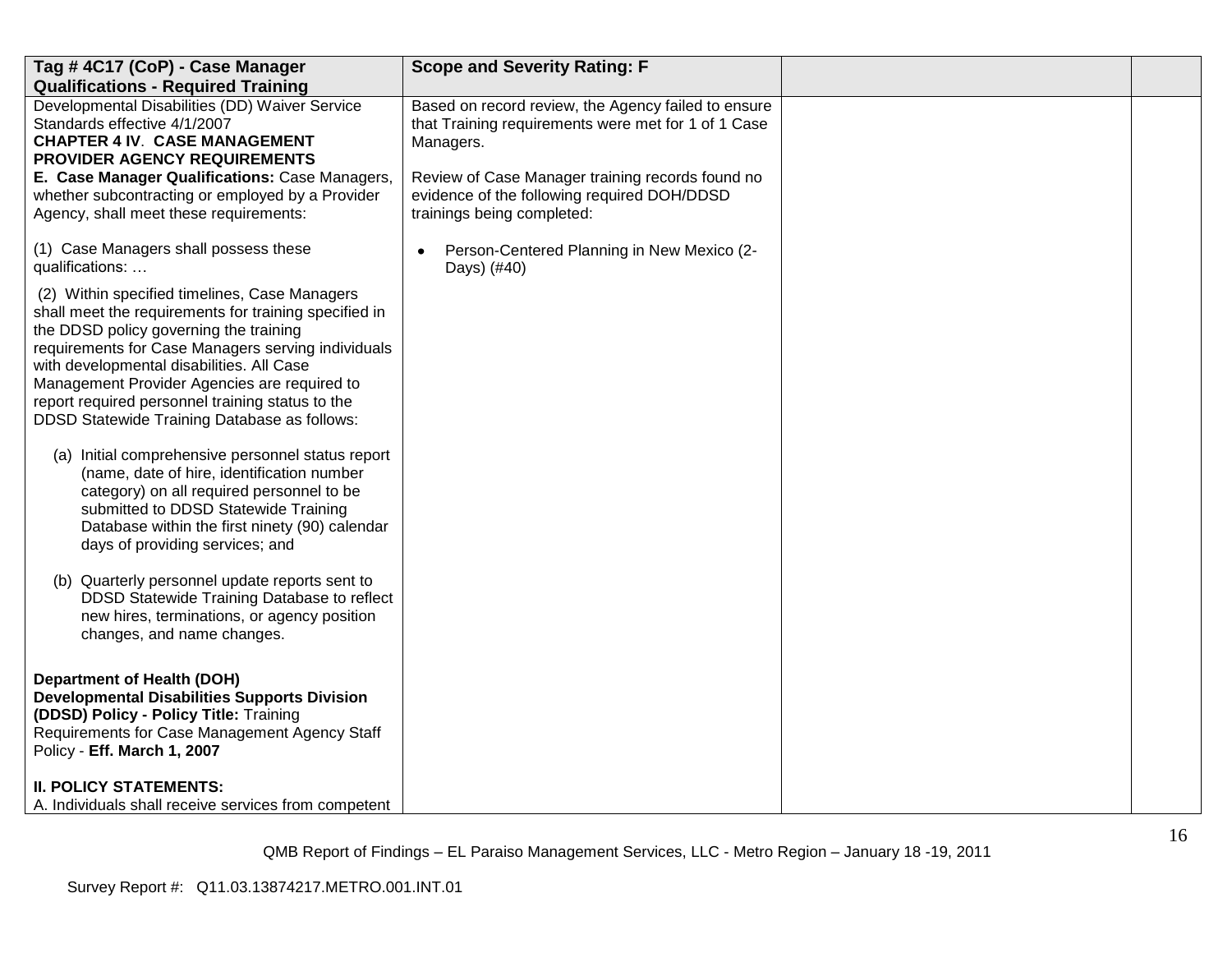| and qualified case managers.                                                                                                                                                                                                                   |  |  |
|------------------------------------------------------------------------------------------------------------------------------------------------------------------------------------------------------------------------------------------------|--|--|
| B. Case management staff shall complete<br>individual-specific (formerly known as "Addendum<br>B") training requirements in accordance with the<br>specifications described in the individual service<br>plan (ISP) of each individual served. |  |  |
| C. Case management staff shall complete training<br>on DOH-approved incident reporting procedures in<br>accordance with 7 NMAC 1.13.                                                                                                           |  |  |
| D. In addition to the applicable requirements<br>described in policy statements $B - C$ (above), case<br>managers and case management supervisors shall<br>complete DDSD-approved core curriculum training                                     |  |  |
| E. Substitutes shall comply with the training<br>requirements of the staff for whom they are<br>substituting.                                                                                                                                  |  |  |
| F. To complete a core curriculum-training course,<br>trainees shall achieve 100% competency rating<br>during the competency verification process.                                                                                              |  |  |
|                                                                                                                                                                                                                                                |  |  |
|                                                                                                                                                                                                                                                |  |  |
|                                                                                                                                                                                                                                                |  |  |
|                                                                                                                                                                                                                                                |  |  |
|                                                                                                                                                                                                                                                |  |  |
|                                                                                                                                                                                                                                                |  |  |
|                                                                                                                                                                                                                                                |  |  |